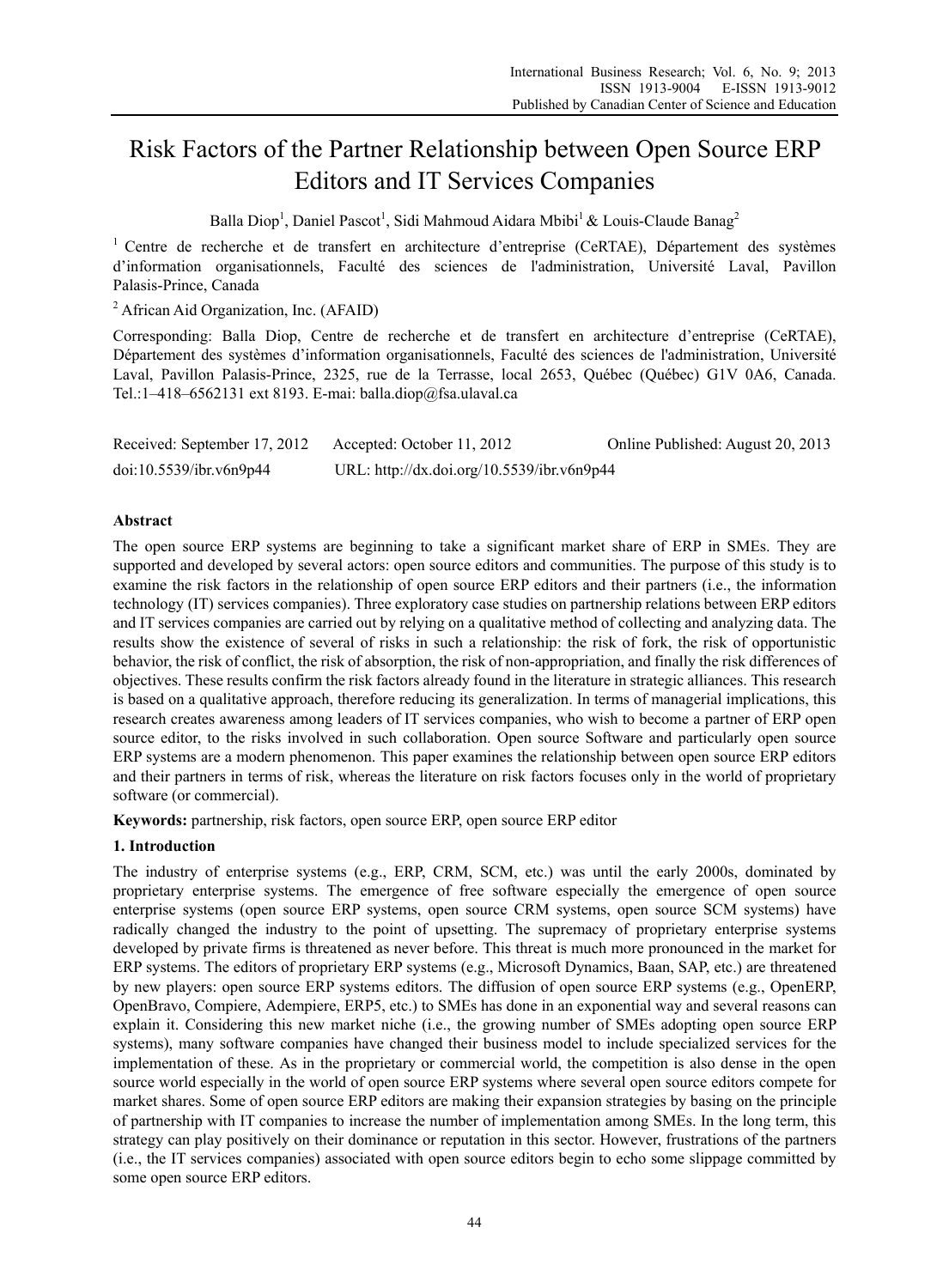Several studies in the field of IT have investigated, the one hand, the relationship between editors and consulting companies in the context of proprietary software and, on the other hand, the risks involved in the implementation of information technology or information systems (IT/IS). However, these studies were only made in the world of proprietary/commercial software. Therefore, results or experiences learned in the research carried out in the world of proprietary software could not be extended or deducted directly to the context of the open source since several characteristics differentiate the contexts of open source software and proprietary software. Unlike the context of proprietary software that has been subject of several studies, researches on the context of open source are fewer because they are a contemporary phenomenon. The specifics of open source context should be explored to better understand them. Free/open source communities, supporting the development of open source software, have specific values and ethical standards regarding the vision of sharing information resources. Moreover they have their own modes of operation, working and organization methods (Lerner & Tirole, 2003). Thus, the developments of open source software are support by several actors who can be either active or passive. These actors, from different horizons and with different objectives, pool their resources and work together to develop open source software. Therefore, these collaborative relationships, often in the form of partnership, are still a mystery to the scientific community and should be studied to further our knowledge in the world of open source software. For this purpose the objective of this paper is to study the risk factors in the relationship between open Source editors and their business partners.

This article is organized as follows. First, we describe the open source ERP systems and relationships of open source ERP editors. And then we present the research methodology used. Then we report the results, including discussion of key risk factors that partners open source ERP editors are exposed. Finally, we present some conclusions, including limitations and future directions of research.

# **2. The Context of the Development of Open Source ERP**

Open source ERP systems are free software (i.e., software developed by open source communities). To better understand the differences between open source ERP systems and proprietary ERP systems, it is important to focus on the fundamental differences between these two types of software. Multiple expressions or terms are used to refer to the phenomenon of open source software, it is including Free Software (FS), in reference to the Free Software Foundation, Open Source Software (OSS) in reference to the initiative open source of Free open Source Software (FOSS), of Free/Libre/Open source Software (FLOSS) or Free Software (LS) (Sowe et al., 2008; Halilem & Diop, 2008). We use the concept of free software or open source to refer the software developed by open source communities. Unlike proprietary software that are closed programs, most open source software have a large amount of information available to the public: the source code of the program, the participation of community members in the analysis and design of the program, discussions between developers on the project design and future directions, discussions between users and developers on how the software works (Bouras et al., 2012). The fundamental difference between proprietary software and open source software are mainly on the difference in rights of freedom possessed by the users. Users of open source software have four fundamental rights: (1) the right to use the software, (2) the right to copy the software, (3) the rights to study the program, (4) the right to modify the software and redistribute the modified versions. Thus, an open source ERP system is an ERP system whose source code is accessible by all users. An ERP system is a set of software modules so that each covers a specific functional and all the modules share a single common database (Xue et al., 2005). ERP systems are designed to integrate and optimize organizational business processes (Motwani et al., 2005).

The scientific community attaches great importance to open source software because: (1) the adoption of open source software by private and public organizations continues to increase year after year, (2) the significant investment provided by large software firms (e.g., HP, IBM, Red Hat, Cobalt Network, Google, etc.) to support the development of open source software. Dedrick and West (2004) attribute the success of open source software in their new approach to work: a virtual horizontal organizational structure based on merit and, also, a gentle and agile management. Until the past not too far, the ERP market was especially populated by proprietary ERP systems such as SAP, Oracle, Microsoft Dynamics, Baan, etc. But these proprietary systems posed some problems of rigidity, even though they often answer appropriately to the needs of integration and management of business processes of organizations. The rapid expansion of open source ERP, since their emergence, promises a difficult future for proprietary ERP (i.e., the proprietary ERP editors). Thus, access to source code and low cost procurement of open source ERP were decisive factors in their adoption of SME.

## *2.1 Partnerships of Open Source ERP Editors and IT Service Companies*

Given the talent and expertise, which are abound in open source communities, many companies have decided to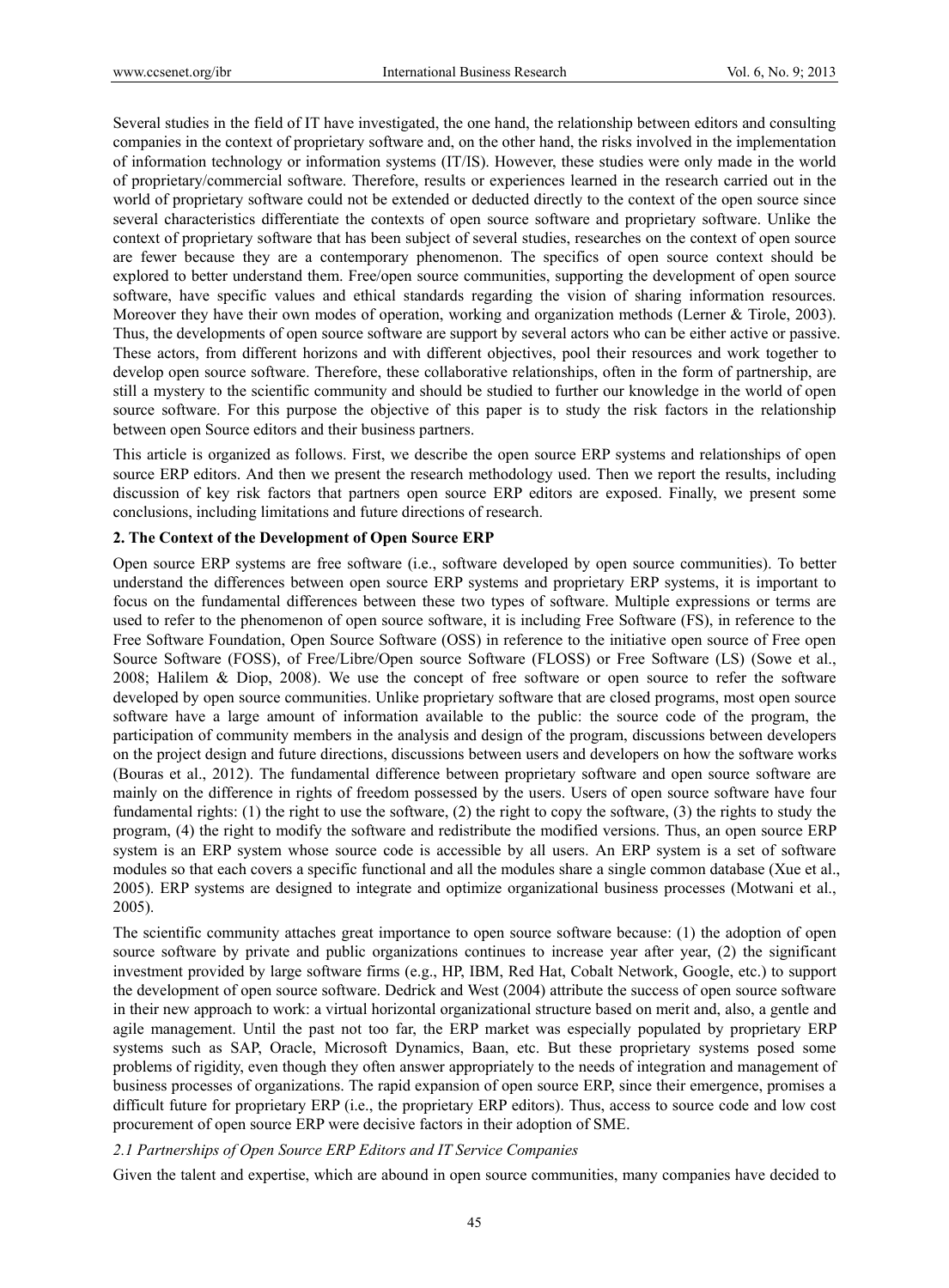take advantage of this human capital by placing their proprietary software under public license, in other words, by giving their software to open source communities. For example, we can cite the case of the Netscape web browser who became Mozilla (Lerner & Tirole, 2003). Several private editors, who struggled to raise their proprietary software, are now using the open source communities to support the development of their software. This strategy seems to work well and looks like a form of outsourcing their software development to the open source communities. However, companies, by giving their software to open source communities by the release of the source code, create other control mechanisms and management of their given or released software support by the open source communities. They create organizations or foundations responsible for managing the evolution of their (open source) software development. These types of organizations allow editors to maintain control of their development project supported by the open source software community. As emphasized Von Krogh and Spaeth (2007), companies can finance certain development projects of open source software in the same way they could fund research projects in the private sector. But, the vision of financial profitability of these private companies working with the open source communities for the development of their products has not changed. According to Bonaccorsi et al. (2006), these companies, with hybrid business models, collaborate with the open source community in order to reduce the wage costs and to ensure the development and evolution of their (open source) software, in long term. Also, they establish some business partnerships with IT services companies (ISC) to popularize and propagate their applications in order to achieve financial gain. In the context of open source software, firms maximize their profits through the sale of services. This is the case of ERP open source systems because the cost of acquiring an open source ERP is negligible. Thus, most software is adopted and most the support service of this software is high. Companies release their sources codes of their application in order to attract more skilled developers. Thus, the number of programmers supporting the development of software plays an important role in the development and evolution of the (open source) software (West, 2003; Lerner & Tirole, 2003).

Some open source ERP editors are making their expansion strategies based on the principle of partnership with IT services companies to increase the number of implementation of their applications for SMEs. This may in the long term play on the reputation of their open ERP system, because there are more than a dozen open source ERP systems supported by open source communities. The number of partnership open source ERP editors (in this case, OpenERP, OpenBravo, Compiere, Adempiere, ERP5, etc.) is increasing. Some open source ERP editors have more than 400 partners around the world. Thus, with the rise of open source software in all spheres of our society, many IT companies have integrated open source software in their business model. Some of them have established partnerships with open source ERP editors and then become representatives of the open source ERP editors. However, like any collaborative relationship, there are advantages and disadvantages as well as challenges. Dahlander and Magnusson (2005), with a qualitative approach, studied the relationship between hybrid businesses and the open source communities. They developed a description of the different types of relationships that (commercial) companies can develop with open source communities. These authors identified three types of relationships between a company (private sector) and open source communities: (1) symbiotic relationships, (2) relationships of commensal type, (3) relationships of parasite type.

The research of Dahlander and Magnusson (2005) concerns only the relationship between the (commercial) enterprises and open source communities. The relationship between companies (such as open source ERP editors) and their partners (in this case of IT services companies) has not yet received much attention of the scientific community. No research has yet studied the risks faced by IT service companies in their relationship with the open source ERP editors. In this present study, we investigate the other side of the relation of partnership of open source ERP systems editors, i.e., we look at the risks in relations between open source ERP editors and the business world (especially with their partners in the private world).

## **3. Risks Involved in a Partnership Relation**

Collaborative and partnership relation in the context of IT project have been studied in several facets. Bitner *et al.* (1990) studied the determinants of positive and negative events in the context of a service relationship. Claybaugh and Srite (2009) studied the positive and negative determinants in the relationship of IT editors and their customers. Many explanatory models of collaborative relationships have been proposed in the literature. The scientific community has always had an interest in studying the partnership or collaborative relationships in the IT industry especially in IT projects to better understand the key factors of IT projects' success where several stakeholders work together. The relationship between open source ERP editors and their partners has risks like any other partnership relation. For most collaboration, the partners may be exposed to various risks such as the non-performance and relational risk. The latter may result from opportunistic behavior and can be defined as the probability of an undesirable behavior (Poba-Nzaou et al., 2008; Das & Teng 1996). The literature on risk is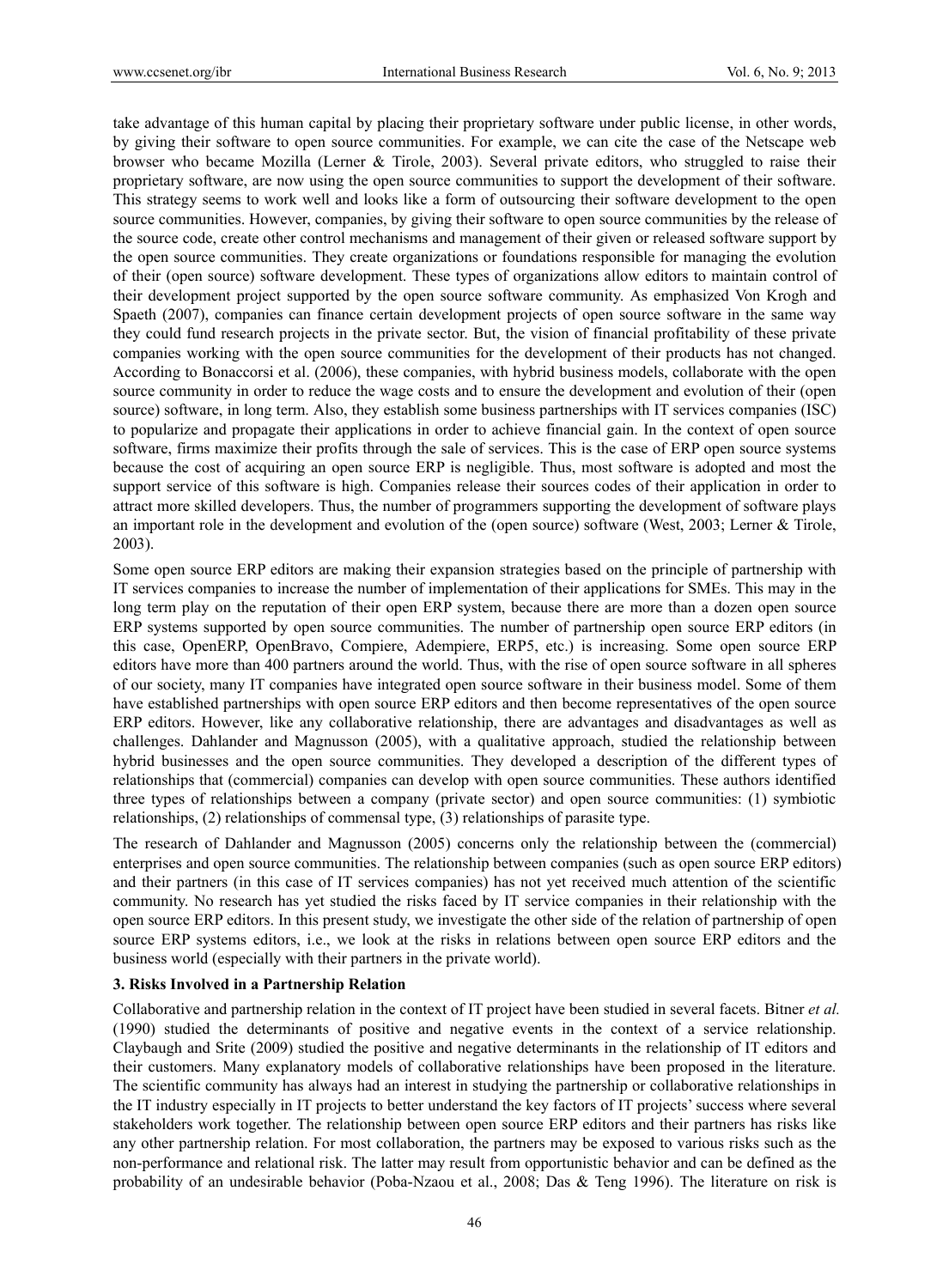abundant and several areas (management, information systems, finance, joint-venture, strategic alliances) have studied the concept of risk and its dimensions. Miller (1992) proposed a typology of risk into three categories: (1) the risks specific to firms, (2) the risks to the environment, (3) risks related to the business.

The literature showed several risks that partners of a relationship may be exposed : the risk of non-appropriation (Kale et al, 2000), the risk of absorption (Hagedoorn & Sadowski, 1999), the risk of rigidity (Young-Ybarra & Wiersema, 1999), the risk of conflict (Zaheer et al., 1998), the risk of misunderstanding (Doz, 1996), the risk of problems contribution and retribution (Brockhoff, 1992), the risk of costs problems (Brockhoff, 1992), the risk of defection (Nooteboom et al., 1997), the risk of opportunistic behavior (Parkhe, 1993), the risk of dependence (Williamson, 1991), the risk of leakage of skills (Kale et al., 2000), the risk of conflicting objectives (Hagedoorn & Sadowski, 1999) and, finally, the risk of lack of transparency of one partner. In a project of information technology or information systems (IT/IS) where many stakeholders with different personal goals have to collaborate together, there may also be risks of organizational, technological, contractual, financial, entrepreneurial and managerial (Poba-Nzaou et al., 2008). The relationships between the stakeholders or actors in IT/ IS project are similar to the relationship between the open source ERP editors and their partners, as they are all partnership relations. Like any alliance, these relationships are probably facing the same issues precisely to the same risks. The literature in the IT field raised several risks related to IT/IS projects. During the implementation of a complex IT/ IS like projects of enterprise systems (i.e., ERP, CRM, SCM), several risks may appear: low quality system, overspending, exceeding the delivery time, user dissatisfaction, discontinuation of project (Besson, 1999). In a complex IT/IS projects like the projects of developing or implanting an ERP systems, there may be three possible outcomes: (1) complete failure (i.e., an abandoned initiative); (2) partial failure (i.e., the main objectives are not met or there are significant adverse consequences); (3) success (i.e. the main objectives of most stakeholder groups are being met or although these groups have not suffered to undesirable consequences) (Heeks, 2002). With a literature review of risk, Aloini et al. (2007) identified the main risks associated with complex IT projects: (1) over budget, (2) timeout, (3) halting the project., (4) poor business performance, (5) lack of reliability and stability of the system, (6) low alignment of organizational processes, (7) low usability, (8) low degree of integration and flexibility, (9) weak strategic goals, (10) poor financial/economic performance. Given the exposure of risks in a partnership relation in an IS/IT project, it is important to study the key risks in the relationship between the open source ERP editors and their partners.

## **4. Methodology**

In a keynote address at Gartner Open Source Summit 2007, Mark Driver, Research Vice President of Gartner, noted that by 2011 at least 80% of commercial software packages will contain open-source code (Brodkin, 2007). The Free/Open Source software (F/OSS) movement has not only revolutionized the industry of IT and software, but it has changed the business model of IT companies. During the last decade, the expansion of open source software particularly the breakthrough of the Open source ERP software has been remarkable. The market share of Open source ERP system continues to increase. Open source ERP have become major competitors for commercial ERP. This rapid expansion is due in part to the multiple partnership relations established by the open source ERP editors with IT service companies acting as representatives and commercial agents. These IT services companies help SMEs implement their open source ERP systems and, one side, they are members of the community supporting the development of the ERP system. They support the development of these systems by contributing to the development of codes or modules or by bringing improvements on the application. The number of implantations of ERP open source continues to grow in the market of SME, what motivates open source ERP editors to collaborate with more IT service companies in order to increase the adoption of their open source ERP. As with any relationship, the sustainability of these relationships between open source ERP editors and their partners may be compromised in the future by various risks. Thus, we considered important to examine the risk factors with respect to partnership relations of open source ERP editors and their partners. Given the lack of literature on this specific topic, the case study was selected as the best way to get maximum knowledge and understanding on the issues of relationships in the world of F/OSS. The objective of this study is to explore the different risks factors that the relations of open source ERP editors and their partners can be exposed. Following Eisenhardt (1989), and Yin (2009), case research is employed to answer the question: what are the risk factors that may affect the relationship between an editor of open source ERP and its partners

F/OSS movement is a contemporary phenomenon. According to Metaxiotis (2009), the ERP system is a contemporary technology. The open source ERP has appeared recently in the world of open source software. According to several researchers (Yin, 2009; Berrios & Lucca, 2006), a case study is an empirical inquiry that investigates a contemporary phenomenon within its real-life context, especially when the boundaries between phenomenon and context are not clearly evident. The case study is an appropriate strategy to address any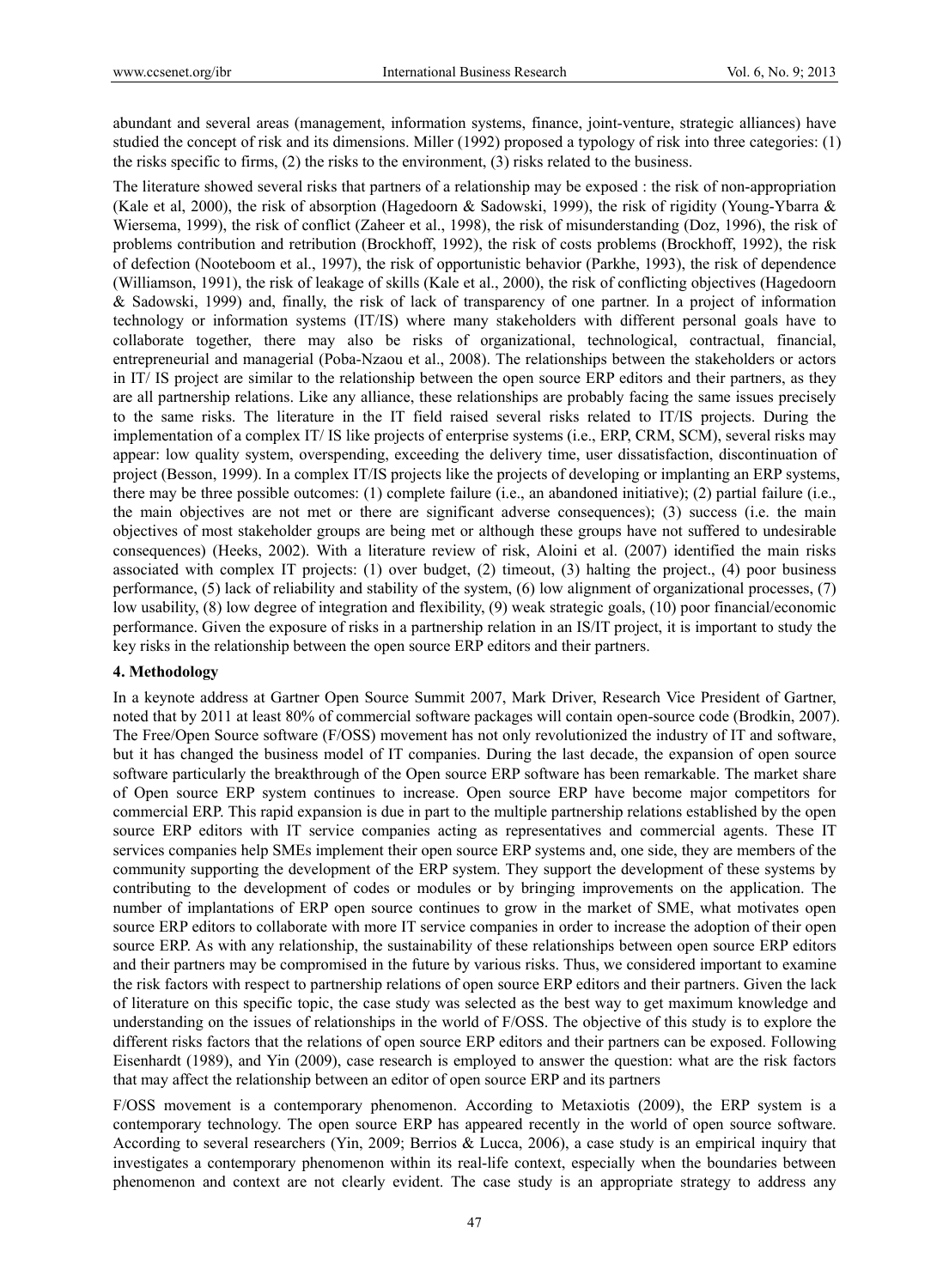questions related to organizational and social regarding the development of an information system (IS), the implementation and use of IS (Darke et al., 1998) because of the potential of detailed that can be collected (Mabert et al., 2003) information. The main goal of our research is to examine the risk factors in the partnership relations of open source ERP editor and their partners (IT companies associated). Therefore, we study a relational dimension to the partnership of the open source editor and their partners. Thus, the development of open source ERP and context to the study (i.e., the risk factors of partnership relations of open source ERP editors and their partners) are inextricable because the purpose of such collaboration is to support the development of the open source ERP system through the development of new modules or debugging. Consequently, it is difficult to delineate a separating line between ERP and context (i.e., the risks factors). Taking into account the conditions (or elements) suggested by Yin (2009), it is obvious that the case study method is the research strategy the most appropriate in our research. First, we visited various sites of open source ERP editors: Openbravo, OpenERP, Compiere, Adempiere, ERP5, etc. From their websites, we got a list of several. We selected only the partners located in French context (i.e., Canada, France, Belgium, etc.) and we built a database composed of 100 partners. We contacted by email these partners to invite them to participate in this study. Three of them have responded favorably to participate in our study. To ensure anonymity, the search results are presented as summaries of findings named A, B and C involved in the case study companies. The main form of data collection was in-depth interviews conducted with leaders of the IT services companies. An interview guide was developed and open-ended questions were used throughout the interviews. Data collection lasted a month. The questions were derived from previous studies on risk factors in relationships especially in the context of the implementation and development of an IS/IT. Each semi-structured interview lasted 30-60 min. Interviews. To help ensure the validity and reliability of the assessment, we established a case study protocol. The protocol includes a case study database that consists of case study notes, tabular materials, case study documents and a case study narrative. The interviews were tape-recorded. In order to minimize bias that the researchers might introduce into the process of analyzing findings, a rigorous and structured approach to analysis was followed (Yin, 1989). For example, the interviewer took notes and taped each interview. There are several qualitative data analysis software packages available today (e.g., QDA Miner, Nvivo, etc). For this study, we have used QDA Miner for three very practical reasons. First, the design of QDA Miner is very simple to use. The software is specifically helpful in the coding and, ultimately, in helping to draw relationships between categories and the developing pattern. The companies A, B and C provided documentations on their ERP projects. In addition, the public information regarding each company was collected from the Internet. Based on the data gathered from these multiple sources, two of the authors first performed analyses independently and examined the cases for evidence relevant to risk factors. The evidence was summarized and categorized. Two authors' case analyses were compared, and they were also reviewed by another author who offered complementary comments. Through debate, discrepancies between the two analyses were resolved and referencing back to the case data.

#### **5. Findings**

Data analysis was performed on the basis of a coding of all interviews and then a thematic content analysis (Miles & Huberman, 2003). Analysis of the data, specifically, coding interviews was done with the support of QDA Miner software, according to a dictionary of topics including more than a dozen codes. Double coding was done to ensure the reliability of this stage of data analysis. The method used in the data analysis is content analysis. The analysis of case data is based on Miles and Huberman (1994), consisting of three analytical activities: 1) data reduction, 2) data display, 3) the development of verification table's conclusions. Companies A, B, C are partners with the same editor open source ERP for more than 3 years. Those are all, IT service companies and have more than ten years of experience in IT sector. These companies have a variety of computer skills. All three companies have included F/OSS in their business model. Analyses of verbatim of these three cases have revealed several risks:

## *5.1 Risk of Fork*

Bifurcation, commonly known as *''forking"*, is the division of a project into two branches (example: Adempiere and Compiere case). Bifurcation occurs when members of a community stop sharing the same objectives or vision and that a group of programmers decide to split up from the original group to develop the software according to its objectives. Companies A, B, C have all raised the risk of bifurcation of the ERP system they support with the open source community and open ERP editor source. The reasons for bifurcation are many and vary from case to case. According to respondents, the constant change of the business model of open ERP editor source raises partners' frustrations. The frustrations are also caused by the fact that the ERP open source editor monitors the development of ERP system open source without involving senior partners in the important decision-making process. Partners deplore such a practice from the editor of ERP system open source, which increases the frustrations of the partners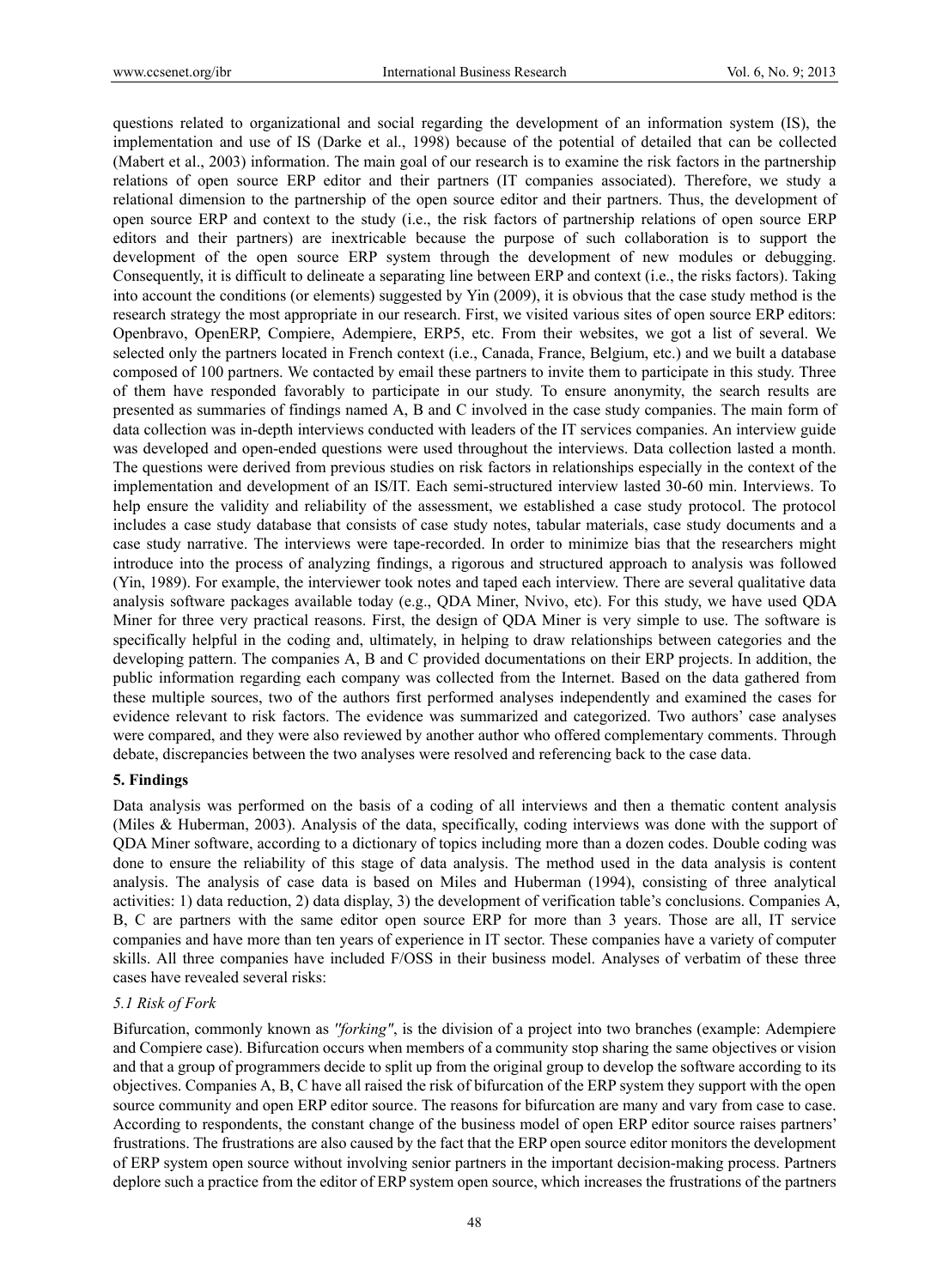as well as other members of the open source community. This increases the risk of splitting the community, which means the risk of bifurcation. The following excerpts of the verbatim reflect the frustrations of the partners:

*''Given the increasingly growing frustrations among partners, there is indeed a risk of division*''

*''The Editor takes insensitive measures to try to ensure recurring revenues, asymmetrically''*.

# *5.2 Risk of Opportunistic Behavior*

All three companies (A, B, C) have reproved the opportunistic behavior of the editor of ERP open source at their alliances' level. According to them, the editor of ERP open source has a double agenda and takes advantage of the open source community that supports the evolution of the ERP system open source. These firms emphasize that the ERP open source editor does not have sufficient in-house powers to develop and advance the ERP open source. A large part is done by the community. Thus, several modules are developed by the community and not the editor ERP open source. All companies A, B, C criticize the fact that the editor of ERP open source does not take account of its promises and commitments to its partners and run away from its responsibilities very often. They mention that the editor of ERP open source changes the rules of the contract (i.e., contract terms) all the time; as a result, several partners (i.e., IT service companies) opt out after 2 years. According to company A, the ERP open source editor is only concerned by the contributions of his or her partners and recurring revenues. The following few excerpts, verbatim, show the risk of opportunistic behavior of some ERP editors open source:

*''Most of the new partners are naively abused, thinking that open source is filled only with nice people. On the other hand, most of the partners having withstood more than 2 years have no illusions about these promises and perform judgment in case by case''*.

*''It derives most of its revenue via partners and their SME customers, the editor does not reinvests that money to meet the needs of its clients and partners, but spend it to fantasize its investors with business model with recurring revenue''.*

## *5.3 Risk of Conflict*

The risk of conflict has been raised by the three partners in their alliances with ERP Editor open source. The risk of conflict is according to, our interviewees, very present in such an alliance. This can be caused by the opportunistic behavior of some publishers ERP open source. The change of contract clause, non-compliance are elements that can feed the frustration of partners; in other words, the tension in such a relationship. According to our respondents, their ERP open source editors do not consult them when making critical decisions concerning the evolution and direction of the project. So, they perceive that power sharing is not balanced. As per Company C, the ERP open source editor has changed its business model after he created a SaaS offer of ERP open source. Consequently, such an offer of service is seen as a conflict of interest for the partners. Providing a SaaS service, makes the editor of ERP open source a competitor for its partners. This has increased the apprehension among IT service companies' associates because, by doing so, the editor takes some of his partners' market share. The Company B criticizes the way in which the open ERP open source editor classifies its partners ranging from gold to bronze through money. Thus, this classification is not based on the values of functioning of open source communities i.e. on merit, but rather on the money paid by the partner upon accession.

The following few excerpts of the verbatim show tensions on relations between publishers ERP open source and their partners:

*''The tensions are there, but if they grow to conflict, there'll just be a divorce and alternatives are not lacking for both parties''.*

## *''The risk of conflict is very strong and more likely''.*

*''There is rather a sidelining of the majority of partners and a small number (3) of partners who are invited to the reflection on the development project''.*

*''There is a risk of direct support for the best clients by the Publisher; there is also the SaaS offering in competition with those of the partners''.*

*''All the promises are not kept''.*

*''The editor should assume its deficiencies and integrate technical and functional improvements that come from the community. The editor only has a marginal competence to perform the integrations that a few successful partners do. Therefore, the editor is relatively not able to fully meet its partners technical support needs''.*

*''A partner who will have spent 2 years to do a localization for a cost equivalent to US \$200 000, would be placed behind, in the ranking of the partners, a partner from the owner's class that would be making a \$ 20,000 check to*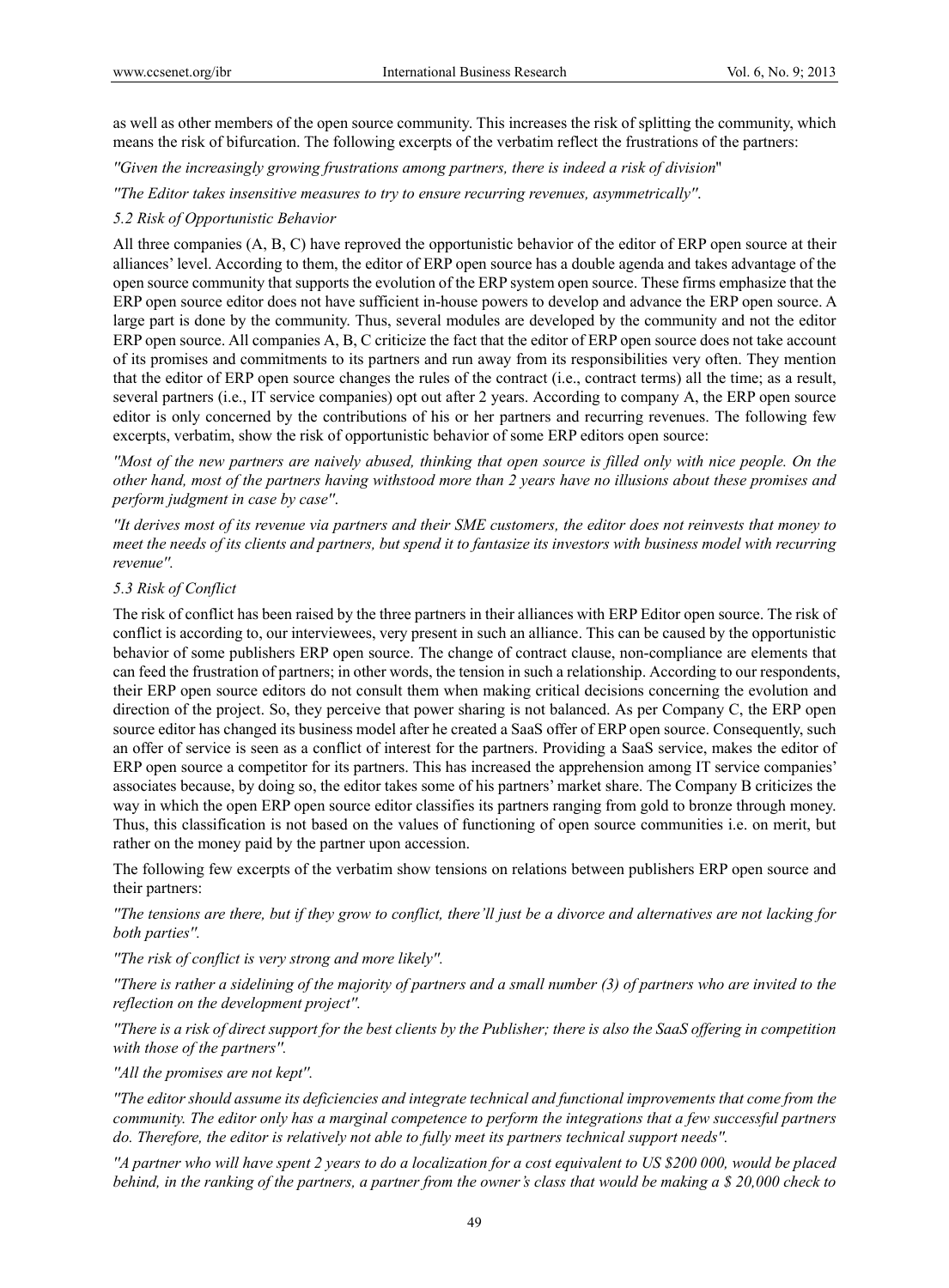## *become Silver''*

# *5.4 Risk of Absorption*

The risk of absorption is the risk that a partner appropriates all the work of an alliance. This risk also occurs when a partner wants to shadow its partners by taking advantage of their work. Our respondents have all raised the risk of absorption issue. According to them, their open source ERP editors try to take advantage of the work of the Open Source Community. All companies (A, B, C) have raised the risk of absorption issue on their alliances with ERP open source editors.

*''He, for example, ousted the authors of argentine and Spanish localizations modules to try to take the market over with paid valets''.*

*''It is the current process undertaken by the ERP open source editor significantly associated from version to version''*.

## *5.5 Risk of Non-Appropriation of the Partnership*

The risk of non-appropriation implies any risk relating to the problems of transfer of skills and those associated with the problems of transparency. This risk may be due to a problem of transparency. All companies (A, B, C) have derided the lack of transparency of the open source ERP editor. Thus, such a lack of transparency may unbalance the alliance in the sense that a partner is trying to produce an asymmetry of knowledge and skills. Thus, a lack of transparency can create tensions between the editors of ERP open source and their partners.

*"The editor tries to close the platform by restricting access to the modules (with the latest version of the system) if not in possession of service contract".*

*"The Publisher restricts access to information to avoid easing debug's situations and thus disregarding their support. As a matter of fact, they have recently closed a very important FORUM".*

## *5.6 Risk of Divergence of Objectives*

The risk of divergence of goals occurs when an alliance partners stop sharing the same goals and vision. All companies (A, B, C) have raised this risk issue in their relationship with the ERP open source editor. Partners often diverge on several points with the ERP open source editor. They differ on the way editors spend the money collected during fundraising. In addition, they noted a divergence on how to manage the improvements made by the partners.

*''Their goal has changed to solve their short-term accounts and satisfy their investors in the mid and long term. If the product is good or not, open or not, it becomes a marginal problem for them''.*

*''The ERP open source editor offer themselves the monopoly over the commits on the core, even though it has a very limited pool of talented in-house developers''*.

## **6. Discussion**

This study shows that IT service companies who collaborate with the editors of ERP systems open source are exposed to risks. They are exposed to several risks such as the risk of bifurcation, the risk of opportunistic behavior, the risk of conflict, the risk of absorption, the risk of non-appropriation, the risk of divergence of objectives (see figure 1). These results appear to be amazing, given the ethical and moral values of the open source communities. However, they reflect reality because more and more firms from private sector invest in the world of open source software and support the development of these open source software. It should be noted that editors of the ERP open source and computer services companies (from private sector) are companies who seek to increase their profits in the ERP software arena; a universe in which sharing and freebies are the main axes of conduct. This shows that, even in the world of open source software, there may be risks when a computer services company is working with an editor of ERP open source. These found risk factors converge with those already mentioned in the literature whenever there is a deal between two entities. As in any alliance, the risk of opportunistic behavior of a partner may hinder the sustainability of this alliance (Das & Teng, 1996; Belal-Chomkolyan et al., 2008; Parkhe, 1993). Opportunistic behavior reduces the confidence of partners and may increase the risk of conflict, as noted by Zaheer et al. (1998) In short, these results converge with literature in respect of risks that could impede on a partnership relation: the risk of non-appropriation (Kale et al., 2000), the risk of absorption (Clarkson & Sadowski, 1999), the risk of conflict (Zaheer et al., 1998), the risk of misunderstanding (Doz, 1996), the risk associated with issues of contribution and retribution (Brockhoff, 1992), the risk associated with the problems of costs (Brockhoff, 1992), the risk of defection (Nooteboom et al., 1997), the risk of opportunistic behavior (Parkhe, 1993), the risk of absorption (Clarkson & Sadowski, 1999), the risk of divergent objectives (Clarkson & Sadowski, 1999), etc. Thus, the probability of failure or split is very high in a partnership. The risk can play on trust, transparency, and the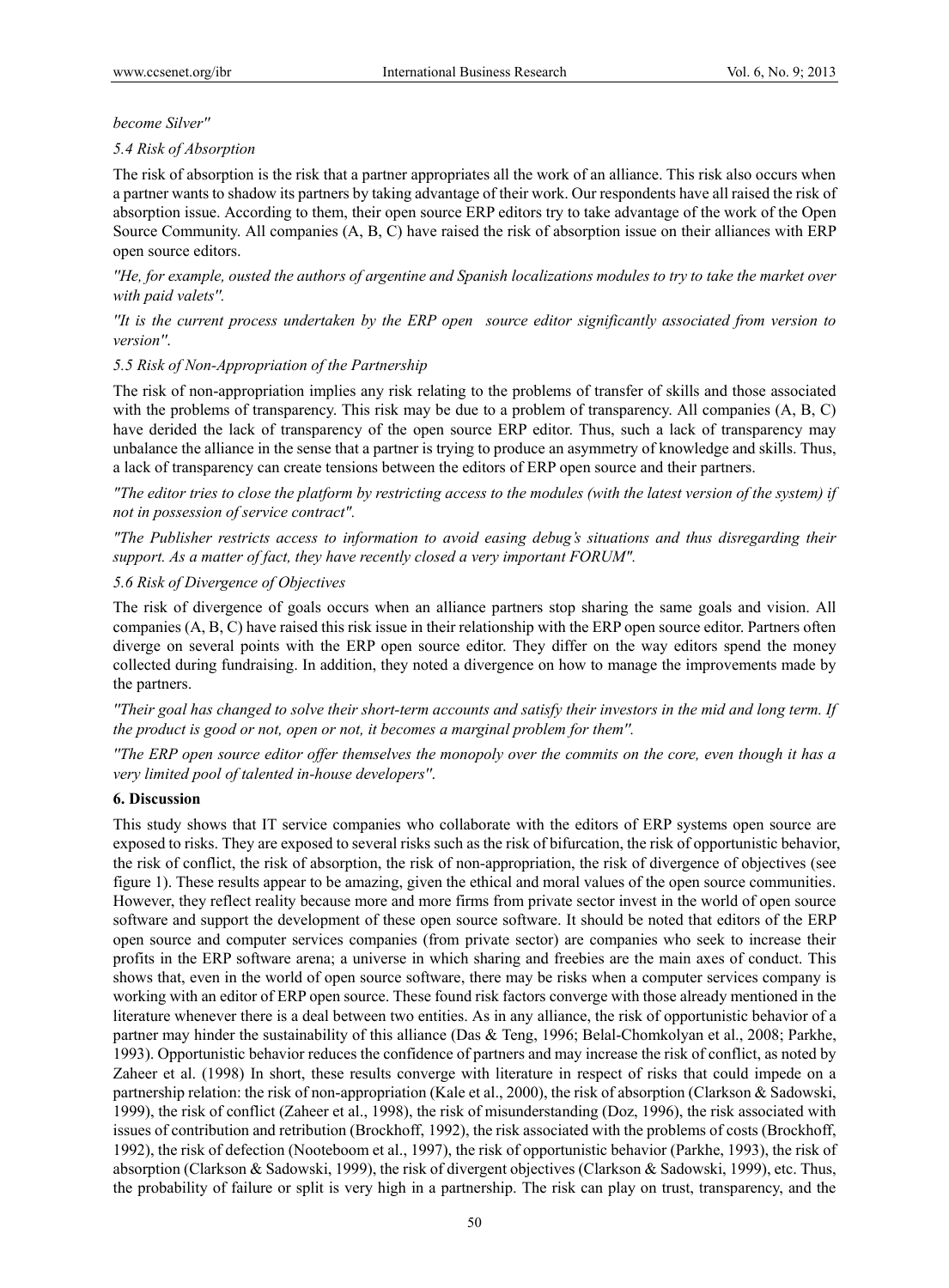commitment of the partners. Risks are high in a relationship and more confidence decreases as well as transparency and commitment. And after Dahlander and Magnusson (2005), there are three types of relations between an open source community and a proactive business: 1) a symbiosis relationship; 2) a commensal relationship; 3) a parasite relationship. In the case of relations between ERP open source editor and their partners (i.e., related IT Services Companies), these relationships can be assimilated, in some respects, like parasitic relationships.



Figure 1. Potential risks in a partnership relation between the open source ERP editors and their partners (i.e., IT services companies)

### **7. Conclus sion**

services companies)<br>
7. Conclusion<br>
According to Mark Driver, Research Vice President of Gartner, at least 80% of commercial software packages will contain open-source code (Brodkin, 2007). The expansion of open source software especially Open-Source ERP systems continue to grow in all areas. Several major firms in IT industry (such as IBM, HP, Dell, Google, etc.) support the development of open source software. Open source software have upset all the IT industry to the point that the majority of companies in the computer industry were obligated to follow by adapting their business models to the ERP Open Source systems. The ERP sector was upset recently by the emergence of the open ERP sources co-developed by the open source communities and other actors (for instance, IT firms and other private companies considered as editors). Dahlander and Magnusson (2005) had found three types relations between private companies and the free communities, namely the symbiosis, the commensal, and parasite relationships. In this study, we investigated the relationships between these stakeholders that support free software; in other words, the relations between ERP open source editors and their partners (IT companies). Through a case study, we found that many partners working with the ERP open source editors are exposed to several risks that could impede the continuity of a deal. This include the risk of bifurcation, risk of opportunistic behavior, risk of conflict, risk of absorption, risk of non-appropriation, and risk of divergence of objectives and vision (see figure 1).

This research has several limitations. One of the limitations comes from the methodological approach used: a case study approach. However, each method has its advantages and disadvantages, and the case study is no exception. It is more limited than the generalization's investigations. Hence, these results supported by three cases of partnership relations, cannot be generalized as relationships between ERP open source editors and their partners. The other limit is that we have only collected the performance of companies in computer business in regard to the relationship with their ERP open source editors and partners. We consider however that this research is an advance step towards the understanding of potential risk factors that may exist in the universe of open source software when two private companies come together to support the development and evolution of a IS/IT such as ERP open source system. Finally, future researches could focus more directly on risk factors in the relationship between ERP open source editors and other members of the community not involved in any partnership. Another interested research may be to examine the reasons for the bifurcations of the open source projects, as the fork is one of the major threats of the evolution of open source software.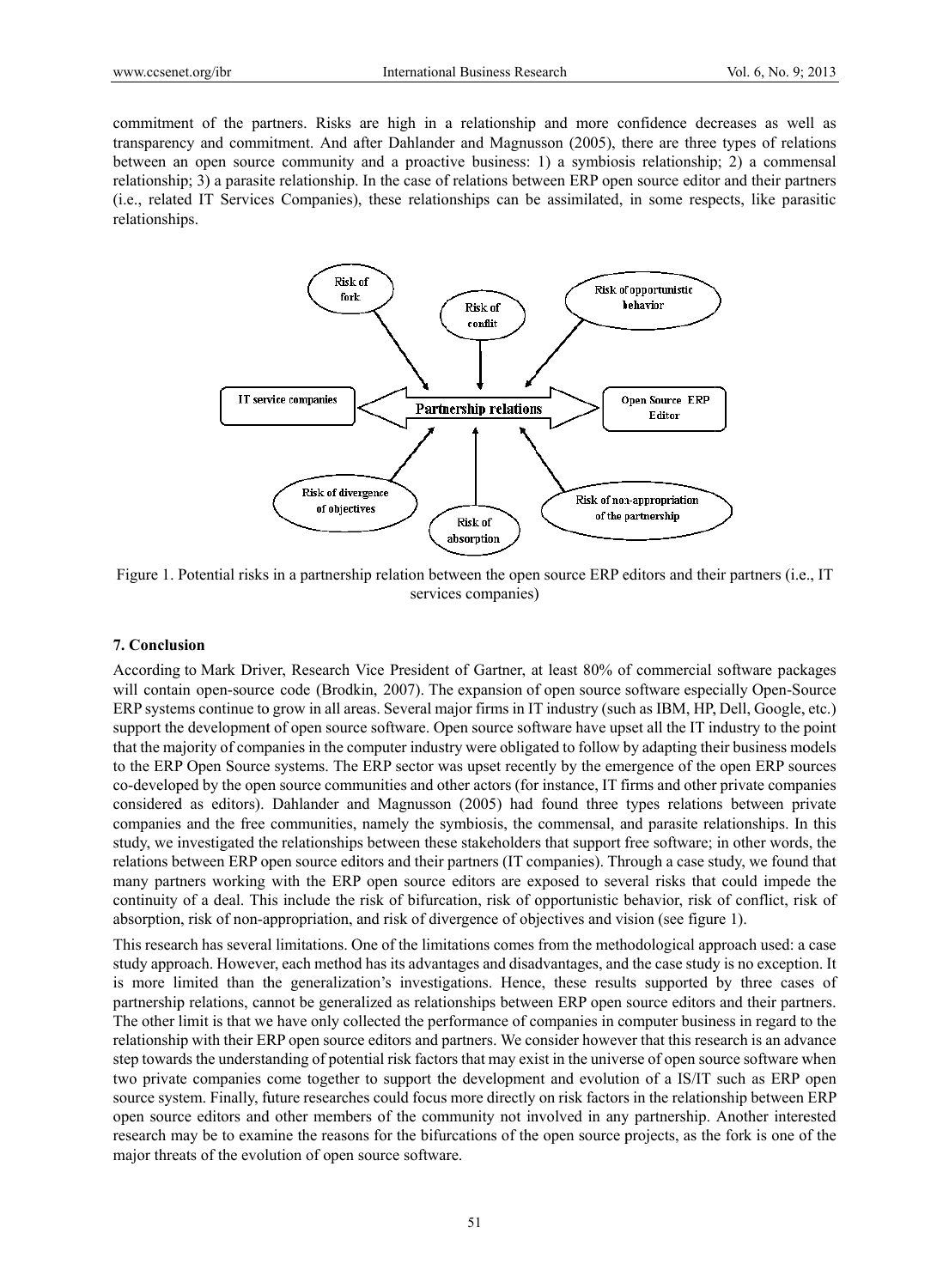#### **References**

- Aloini, D., Dulmin, R., & Mininnoa, V. (2007). Risk management in ERP project introduction: review of the literature. *Information & Management*, *44*(6), 547–67. http://dx.doi.org/10.1016/j.im.2007.05.004
- Besson, P. (1999). Les ERP à l'épreuve de l'organisation. *Systèmes d'information et management, 4*(4), 21–51.
- Bitner, M. J. (1990). Evaluating Service Encounters: The Effects of Physical Surroundings and Employee Responses. *Journal of Marketing*, *54*(April), 69–82. http://dx.doi.org/10.2307/1251871
- Bonaccorsi, A., & Rossi, C. (2006). Comparing motivations of individual programmers and firms to take part in the open source movement: From community to business. *Knowledge, Technology & Policy*, *18*(4), 40–64. http://dx.doi.org/10.1007/s12130-006-1003-9
- Bouras, C., Kokkinos, V., & Tseliou, G. (2012). Methodology for Public Administrators for Selecting between Open Source and Proprietary Software. *Journal of Telematics and Informatics* (to appear).
- Brockhoff, K. (1992). R&D cooperation between firms: a perceived transaction cost perspective. *Management science*, *38*(4), 514–524. http://dx.doi.org/10.1287/mnsc.38.4.514
- Brodkin, J. (2007). Open source impossible to avoid, Gartner says. *Network World*, retrieved from http://www.networkworld.com/news/2007/092007-open-source-unavoidable.html
- Claybaugh, C. C., & Srite, M. (2009). Factors Contributing to the Information Technology Editor-Client Relationship. *Journal of Information Technology Theory and Application (JITTA), 10*(2), 3.
- Dahlander, L., & Magnusson, M. G. (2005). Relationships between open source software companies and communities: Observations from Nordic firms. *Research Policy, 34*(4), 481–493. http://dx.doi.org/10.1016/j.respol.2005.02.003
- Darke, P., Shanks, G., & Broadbent, M. (1998). Successfully Completing Case Study Research: Combining Rigour, Relevance and Pragmatism. *Information Systems Journal*. *4*(8), 273–289. http://dx.doi.org/10.1046/j.1365–2575.1998.00040.x
- Das, T. K., & Teng, B. S. (1996). Risk types and inter-firm alliance structures. *Journal of Management Studies*, *33*(6), 827–843. http://dx.doi.org/10.1111/j.1467-6486.1996.tb00174.x
- Doz, Y. L. (1996). The evolution of cooperation in strategic alliances: Initial conditions or learning process? *Strategic management journal*, *17*, 55–83. http://dx.doi.org/10.1002/smj.4250171006
- Eisenhardt, K. (1989). Building Theories from Case Study Research. *Academic of Management Review, 14*(4), 532–550.
- Hagedoorn, J., & Sadowski, B. (1999). The transition from strategic technology alliances to mergers and acquisitions: an exploratory study. *Journal of management studies*, *36*(1), 87–107. http://dx.doi.org/10.1111/1467-6486.00127
- Halilem, N., & Diop, B. (2008). La stratégie proactive d'intégration du libre au sein des entreprises de logiciels propriétaires: les axes de gestion. article présenté à la conférence de l'association canadienne des sciences de l'administration (ACSA), Halifax, 24–27 mai 2008.
- Heeks, R. (2002). Information systems and developing countries: Failure, success, and local improvisations. *The Information Society*, *18*(2), 101–112. http://dx.doi.org/10.1080/01972240290075039
- Huang, S. M., & Chang, I. C. (2004). Assessing risk in ERP projects: identify and prioritize the factors. *Industrial Management & Data Systems*, *104*(8), 681–688. http://dx.doi.org/10.1108/02635570410561672
- Kale, P., Singh, H., & Perlmutter, H. (2000). Learning and protection of proprietary assets in strategic alliances: Building relational capital. *Strategic Management Journal*, *21*(3), 217–237. http://dx.doi.org/10.1002/(SICI)1097-0266(200003)21:3<217::AID-SMJ95>3.0.CO;2-Y
- Lerner, J., & Tirole, J. (2003). Some simple economics of open source. *The journal of industrial economics*, *50*(2), 197–234. http://dx.doi.org/10.1111/1467-6451.00174
- Mabert, V. A., Soni, A., & Venkataramanan, M. A. (2000) Enterprise Resource Planning Survey of U.S. Manufacturing Firms. *Production and Inventory Management Journal*, *41*(2), 52–58.
- Metaxiotis, K. (2009). Exploring the rationales for ERP and knowledge management integration in SMEs. *Journal of Enterprise Information Management*, *22*(1/2), 51–62. http://dx.doi.org/10.1108/17410390910922822